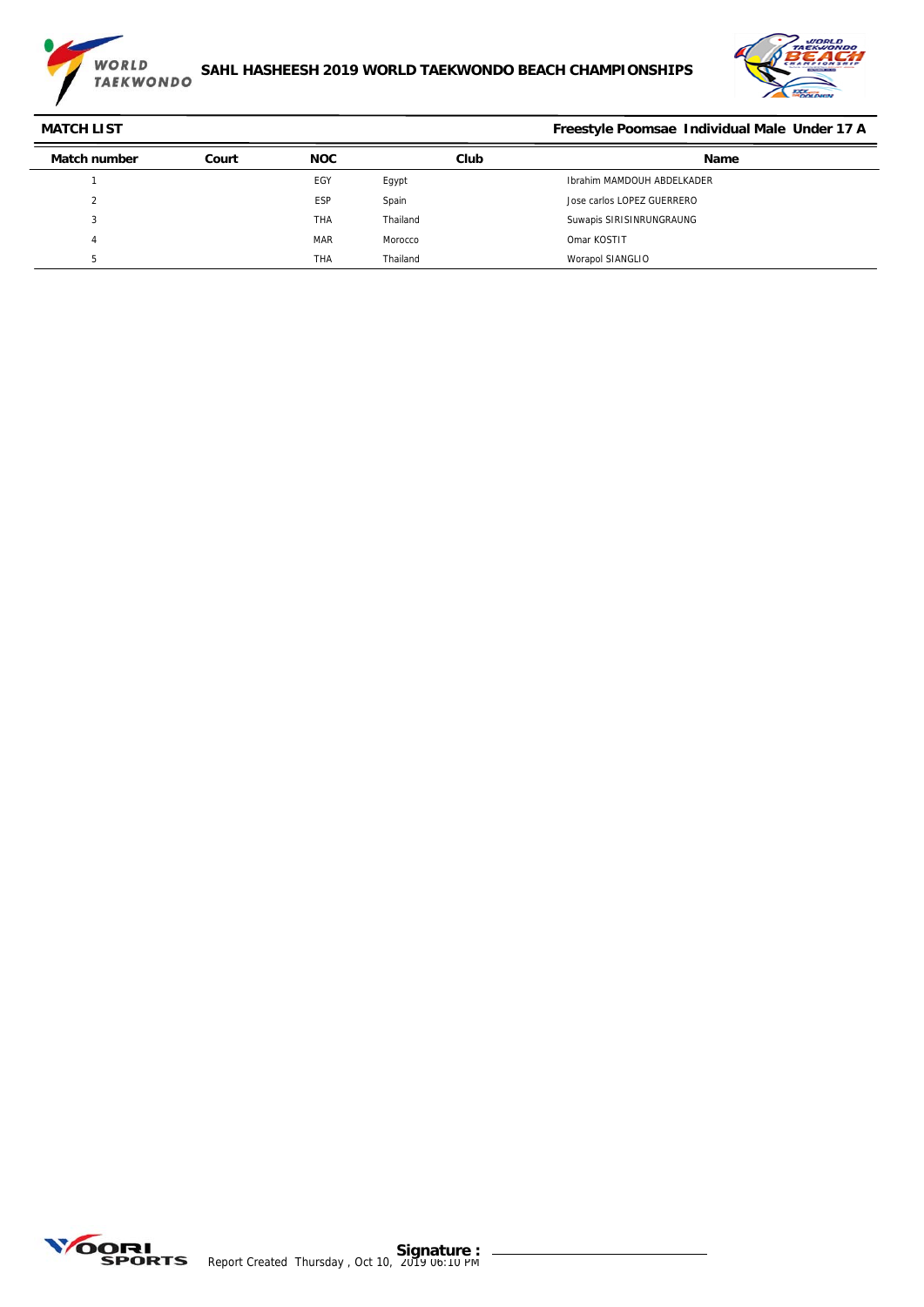



**MATCH LIST Freestyle Poomsae Individual Female Under 17 A**

| <b>Match number</b> | Court | <b>NOC</b> | Club     | Name                    |
|---------------------|-------|------------|----------|-------------------------|
|                     |       | <b>ESP</b> | Spain    | Lucia COSTAS FERNANDEZ  |
| C<br>∠              |       | <b>MAR</b> | Morocco  | Jihane SBAI TANJI       |
| 3                   |       | <b>MAR</b> | Morocco  | Hajar SAADI             |
| 4                   |       | EGY        | Egypt    | Jana ABDELRAZEK         |
| 5                   |       | <b>THA</b> | Thailand | Sasipha CHUPHON         |
| O                   |       | <b>RUS</b> | Russia   | Anastasija SUMENKOVA    |
|                     |       | <b>ESP</b> | Spain    | Marta KIRKPATRICK TORNE |

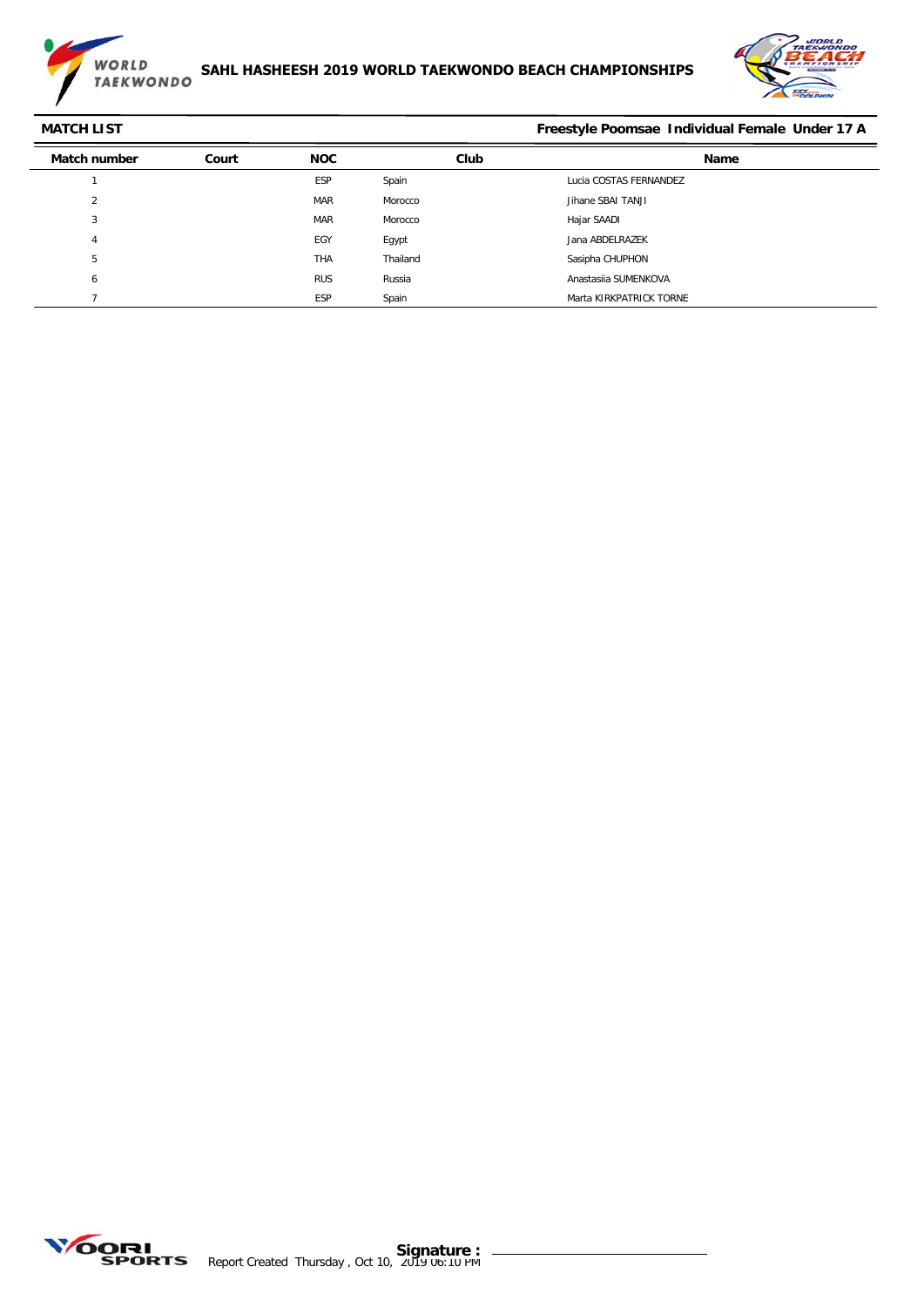



**MATCH LIST Freestyle Poomsae Individual Male Over 17 A**

| <b>Match number</b>    | Court | <b>NOC</b> | Club     | <b>Name</b>                |
|------------------------|-------|------------|----------|----------------------------|
|                        |       | ESP        | Spain    | Francisco TELLEZ MUNOZ     |
| $\Omega$<br>$\epsilon$ |       | GER        | Germany  | Shajan SEPANLOU            |
| 3                      |       | <b>THA</b> | Thailand | Thanaphat BOMPENTHOMNUMSUK |
| 4                      |       | <b>THA</b> | Thailand | Chawalit KHOPANA           |
| b                      |       | GER        | Germany  | Lukas STEIN                |
| ь                      |       | EGY        | Egypt    | Mohamed ADEL ABDELAZIM     |
|                        |       | ESP        | Spain    | Miquel BARREIRO ESTEVEZ    |

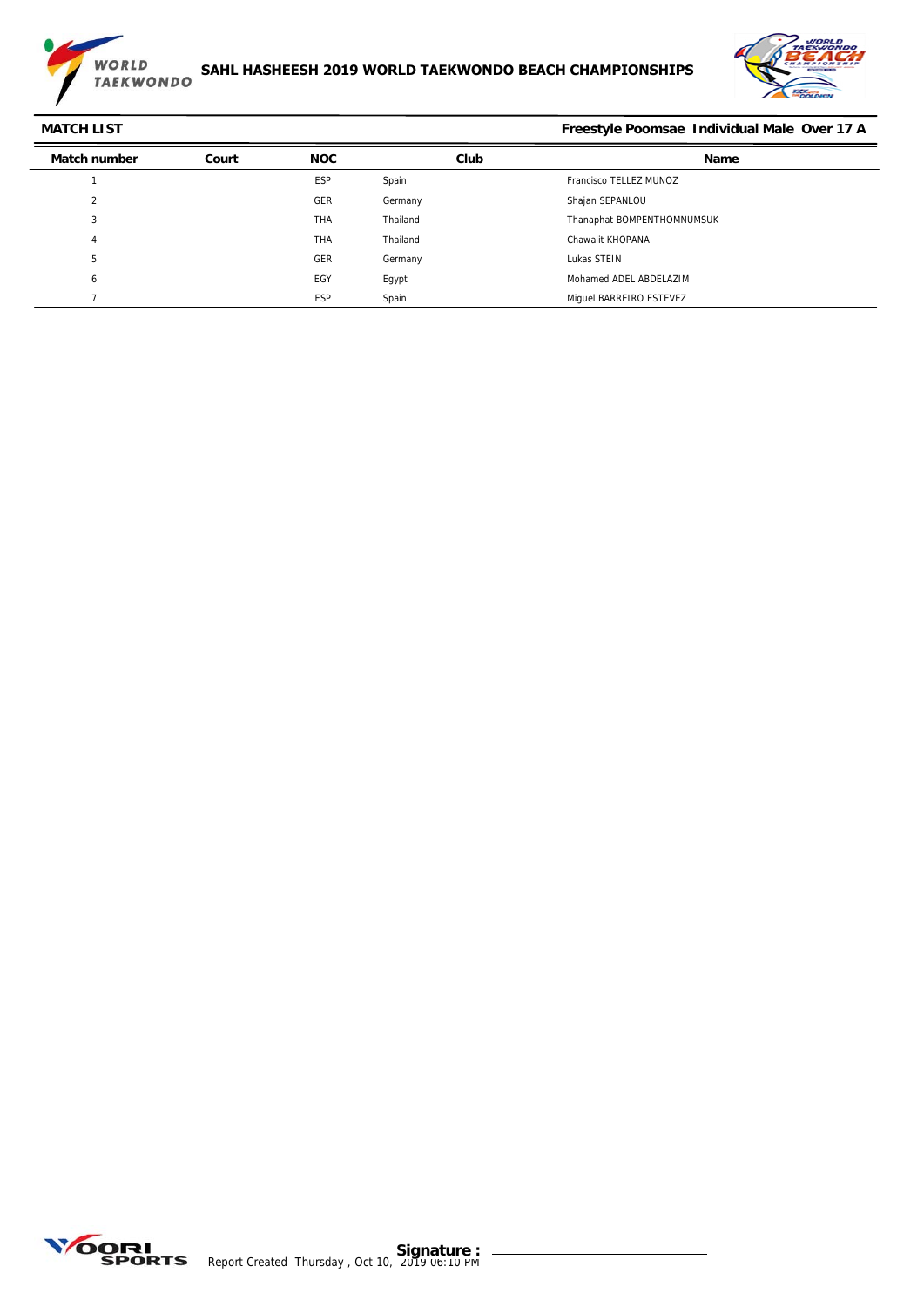



| <b>MATCH LIST</b> |       |            |          | Freestyle Poomsae Individual Female Over 17 A |
|-------------------|-------|------------|----------|-----------------------------------------------|
| Match number      | Court | <b>NOC</b> | Club     | Name                                          |
|                   |       | THA        | Thailand | Kotchawan CHOMCHUEN                           |
|                   |       | <b>RUS</b> | Russia   | Marina POPOVA                                 |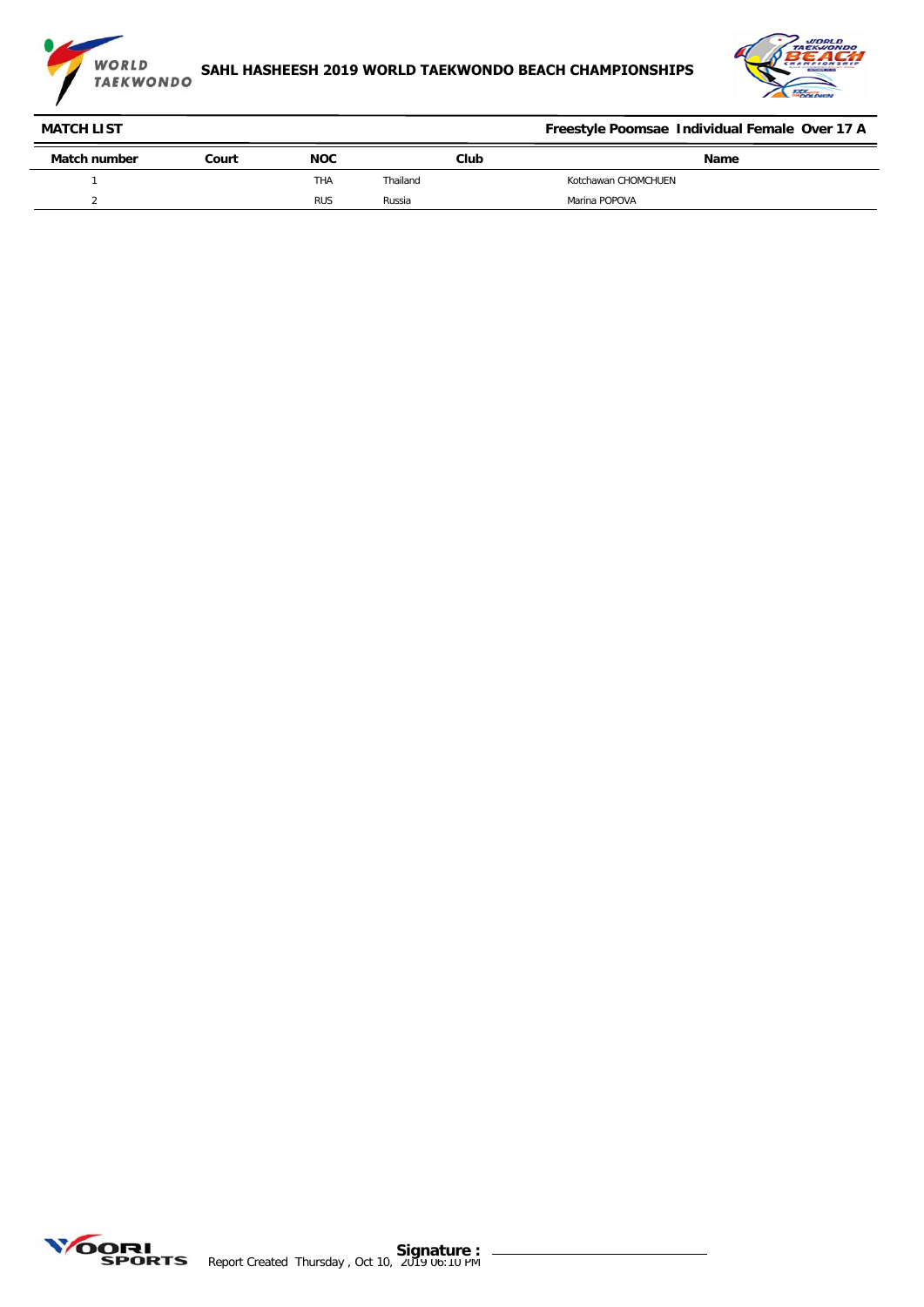



| <b>MATCH LIST</b> |       |            |                               | Freestyle Poomsae Pair Under 17 A |
|-------------------|-------|------------|-------------------------------|-----------------------------------|
| Match number      | Court | <b>NOC</b> | Club                          | <b>Name</b>                       |
|                   |       | THA        | <b>Thailand National Team</b> | W. SIANGLIO, K. JAREONYIN         |
|                   |       | EGY        | <b>Egypt National Team</b>    | A. HUSSEIN M, F. MOHAMED E        |
|                   |       | <b>THA</b> | <b>Thailand National Team</b> | S. WETCHAKOR, N. PITINANON        |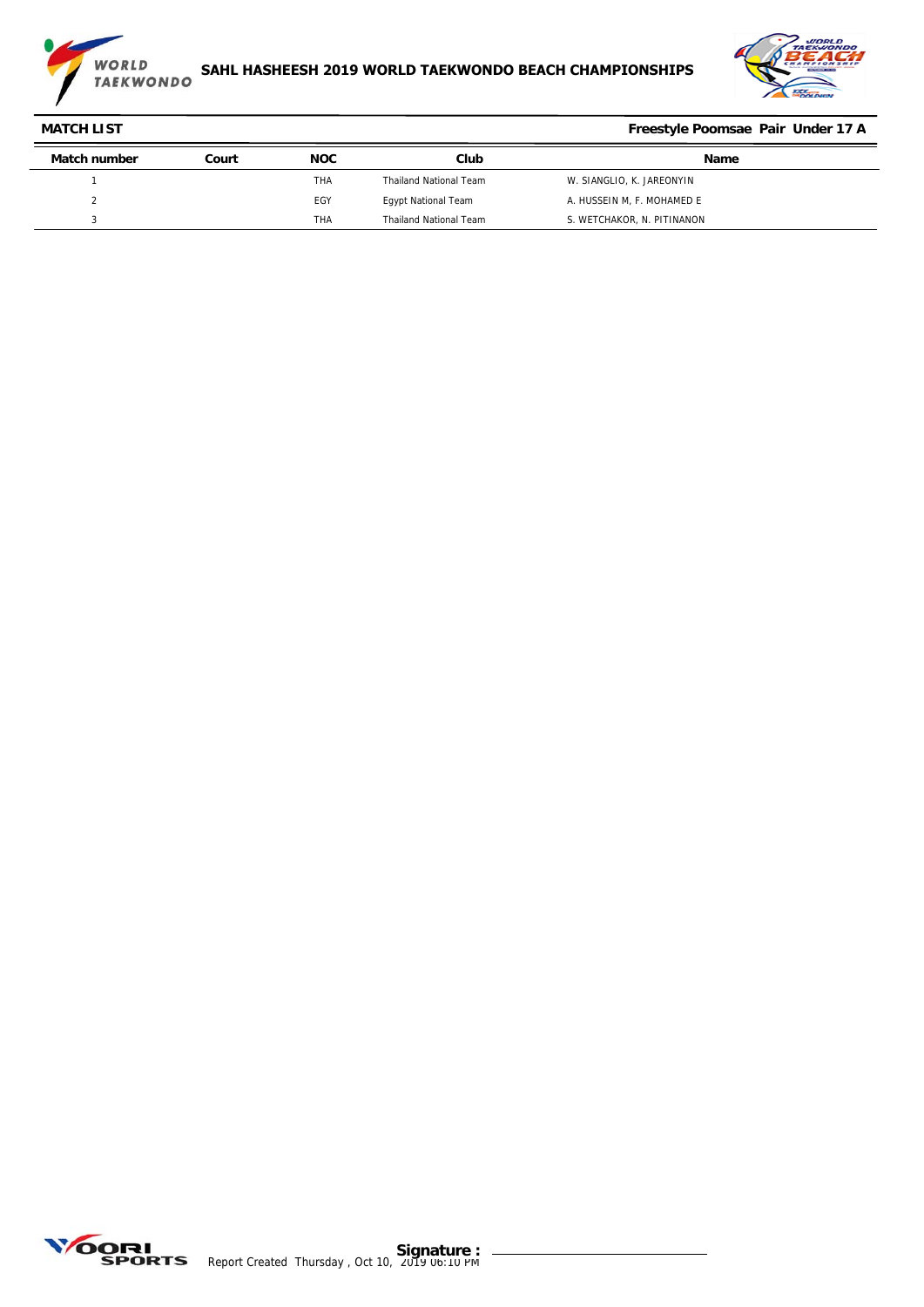

# **SAHL HASHEESH 2019 WORLD TAEKWONDO BEACH CHAMPIONSHIPS**



| <b>MATCH LIST</b> |       |            | Freestyle Poomsae Pair Over 17 A |                            |
|-------------------|-------|------------|----------------------------------|----------------------------|
| Match number      | Court | <b>NOC</b> | Club                             | Name                       |
|                   |       | <b>ESP</b> | Spain National Team              | M. BARREIRO, S. GONZALEZ   |
|                   |       | THA        | <b>Thailand National Team</b>    | T. BOMPENTHO, O. SRISAHAKI |
|                   |       | <b>ESP</b> | Spain National Team              | F. TELLEZ MU. A. TELLEZ MU |
|                   |       | <b>THA</b> | <b>Thailand National Team</b>    | P. SENGMUEAN, P. PHAISANKI |